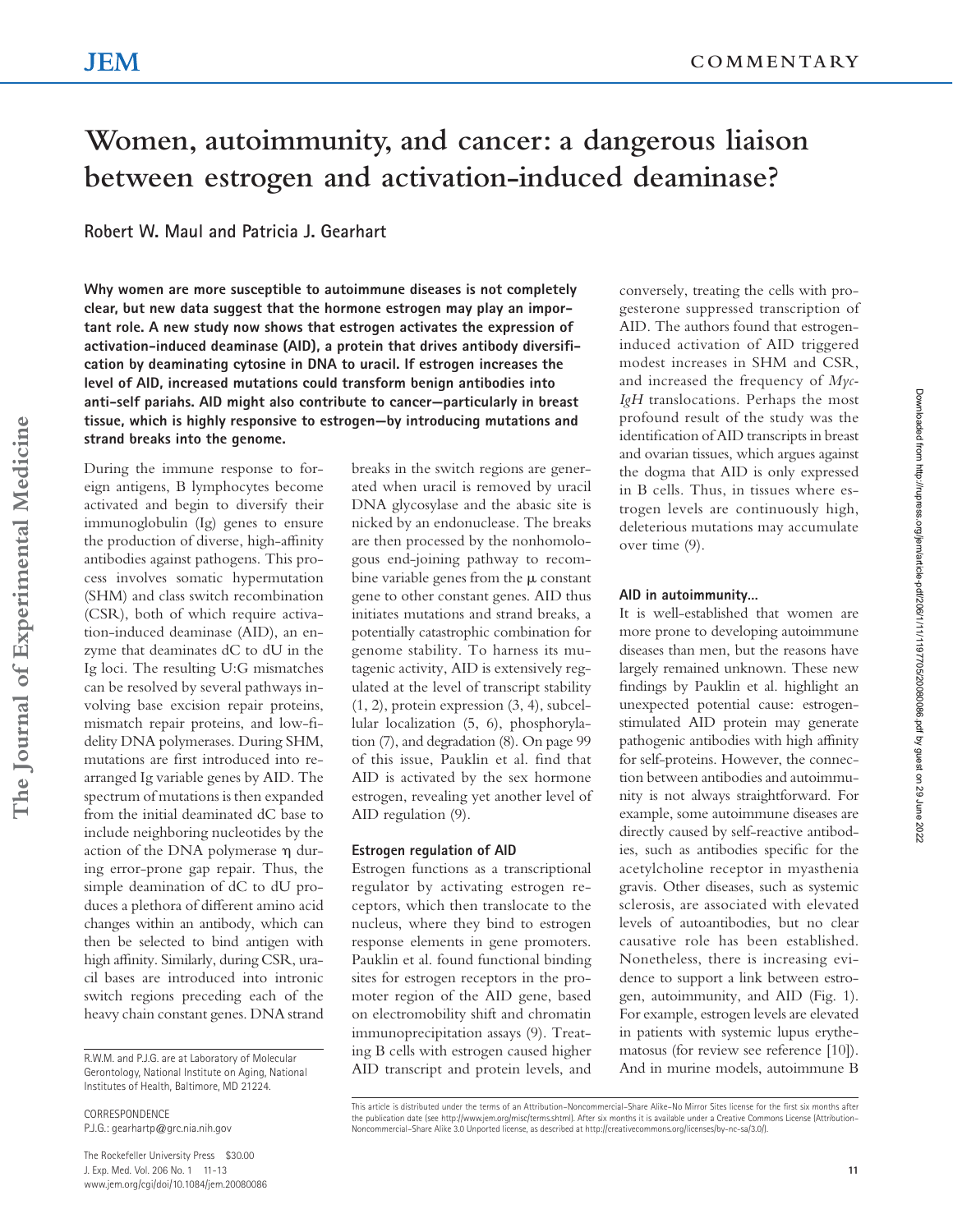

**Figure 1. Potential interactions between estrogen, AID, and disease.** Estrogen-driven transcription of AID may play a role in a variety of diseases, including certain types of autoimmunity and cancer. It will be interesting to examine the role of estrogen in AID-associated cancers, for which no gender bias has yet been reported.

cells have increased expression of AID with more antibody sequence diversity ( 11 ); and loss of AID results in weakened autoimmune responses (12). On the other hand, patients deficient for AID frequently develop autoimmune disorders (13), suggesting that unswitched, lowaffinity IgM antibodies can also bind to self-antigens. Thus, the presence or absence of AID seems to influence autoimmunity, but much more work is required to dissect the exact role of estrogen in this complex group of diseases.

## **… and in cancer**

AID is also associated with B cell cancers, but whether a gender bias exists in these diseases is not clear. Several forms of non-Hodgkin lymphoma have been linked to aberrant expression of AID. B cell-derived lymphomas and myelomas often result from altered CSR, in which oncogenes (i.e., *MYC*, *BCL1*, *BCL2*, and *BCL6*) are rearranged into switch regions containing AID-generated strand breaks (14). The translocated genes then become dysregulated and oncogenesis occurs. Indeed, a recent study showed increased AID expression in peripheral blood samples taken five years before diagnosis of non-Hodgkin lymphoma (15). Some other forms of cancer also

show up-regulation of AID, such as gastrointestinal and hepatocellular cancers, which are associated with chronic inflammation caused by long-term infections (i.e., *Helicobacter pylori*) (16, 17) or tissue damage (liver cirrhosis) (18). This chronic inflammation may result in aberrant AID expression through the NF-KB pathway, and increased AID could then introduce mutations into oncogenes such as  $p53$  (16).

Estrogen has previously been linked to various cancers, including breast, ovarian, and endometrial cancer. Two different mechanisms have been identified by which estrogen drives carcinogenesis (for review see reference [19]). Metabolism of estrogen could produce mutagenic metabolites, or estrogen could bind to estrogen receptors, thereby altering the expression of various genes. If one of those genes is AID in breast tissue, the enzyme could target genes outside the Ig loci. For example, *BRCA1* and *BRCA2* are tumor suppressor genes involved in DNA repair that are often mutated in breast and ovarian cancers. Thus, AID has the potential to wreak havoc on mechanisms devoted to maintaining genome stability.

# **Concluding remarks**

The results presented by Pauklin et al. pose a new paradigm: increased estrogen levels produce higher levels of AID, which generates more mutations. This could be one explanation for the finding that women have better immune responses and develop more autoimmune diseases than do men. The findings also suggest that AID may play a role in cancer development in breast and ovarian tissues, although further work is needed to examine the delicate balance between estrogen and progesterone in regulating AID in vivo. If AID is involved in estrogen-driven diseases, screening for AID expression in women with certain pathologies could potentially be combined with treatments that regulate AID activity, perhaps by inhibition of catalysis with small molecules.

 We thank Rahul Kohli, Sebastian Fugmann, and Shepherd Schurman for comments.

### **REFERENCES**

- 1. Teng, G., P. Hakimpour, P. Landgraf, A. Rice, T. Tuschl, R. Casellas, and F.N. Papavasiliou. 2008. MicroRNA-155 is a negative regulator of activation-induced cytidine deaminase. *Immunity*. 28:621-629.
- 2. Dorsett, Y., K.M. McBride, M. Jankovic, A. Gazumyan, T.H. Thai, D.F. Robbiani, M. Di Virgilio, B.R. San-Martin, G. Heidkamp, T.A. Schwickert, et al. 2008. MicroRNA-155 suppresses activation-induced cytidine deaminase-mediated *Myc-Igh* translocation. *Immunity.*  $28.630 - 638$
- 3. Sayegh, C.E., M.W. Quong, Y. Agata, and C. Murre. 2003. E-proteins directly regulate expression of activation-induced deaminase in mature B cells. *Nat. Immunol.* 4:586-593.
- 4. Gonda, H., M. Sugai, Y. Nambu, T. Katakai, Y. Agata, K.J. Mori, Y. Yokota, and A. Shimizu. 2003. The balance between Pax5 and Id2 activities is the key to AID gene expression. *J. Exp. Med.* 198:1427-1437.
- 5. Brar, S.S., M. Watson, and M. Diaz. 2004. Activation-induced cytosine deaminase (AID) is actively exported out of the nucleus but retained by the induction of DNA breaks. *J. Biol. Chem.* 279:26395-26401.
- 6. Ito, S., H. Nagaoka, R. Shinkura, N. Begum, M. Muramatsu, M. Nakata, and T. Honjo. 2004. Activation-induced cytidine deaminase shuttles between nucleus and cytoplasm like apolipoprotein B mRNA editing catalytic polypeptide 1. Proc. Natl. Acad. Sci. USA. 101: 1975 – 1980.
- 7. Basu, U., J. Chaudhuri, C. Alpert, S. Dutt, S. Ranganath, G. Li, J.P. Schrum, J.P. Manis, and F.W. Alt. 2005. The AID antibody diversification enzyme is regulated by protein kinase A phosphorylation. *Nature*. 438:508-511.
- 8. Aoufouchi, S., A. Faili, C. Zober, O. D'Orlando, S. Weller, J.C. Weill, and C.A. Reynaud. 2008. Proteasomal degradation restricts the nuclear lifespan of AID. *J. Exp. Med.* 205 : 1357 – 1368 .
- 9. Pauklin, S., I.V. Sernández, G. Bachmann, A.R. Ramiro, and S.K. Petersen-Mahrt. 2009. Estrogen directly activates AID transcription and function. *J. Exp. Med.* 206: 99 – 111.
- 10. Grimaldi, C. 2006. Sex and systemic lupus erythematosus: the role of the sex hormones estrogen and prolactin on the regulation of autoreactive B cells. *Curr. Opin. Rheumatol.* 18: 456 – 461 .
- 11. Hsu, H.C., Y. Wu, P. Yang, Q. Wu, G. Job, J. Chen, J. Wang, M.A. Accavitti-Loper, W.E. Grizzle, R.H. Carter, and J.D. Mountz. 2007. Overexpression of activationinduced cytidine deaminase in B cells is associated with production of highly pathogenic autoantibodies. *J. Immunol.* 178:5357-5365.
- 12. Jiang, C., J. Foley, N. Clayton, G. Kissling, M. Jokinen, R. Herbert, and M. Diaz. 2007. Abrogation of lupus nephritis in activationinduced deaminase-deficient MRL/lpr mice. *J. Immunol.* 178:7422-7431.
- 13. Quartier, P., J. Bustamante, O. Sanal, A. Plebani, M. Debré, A. Deville, J. Litzman, J. Levy, J.-P.